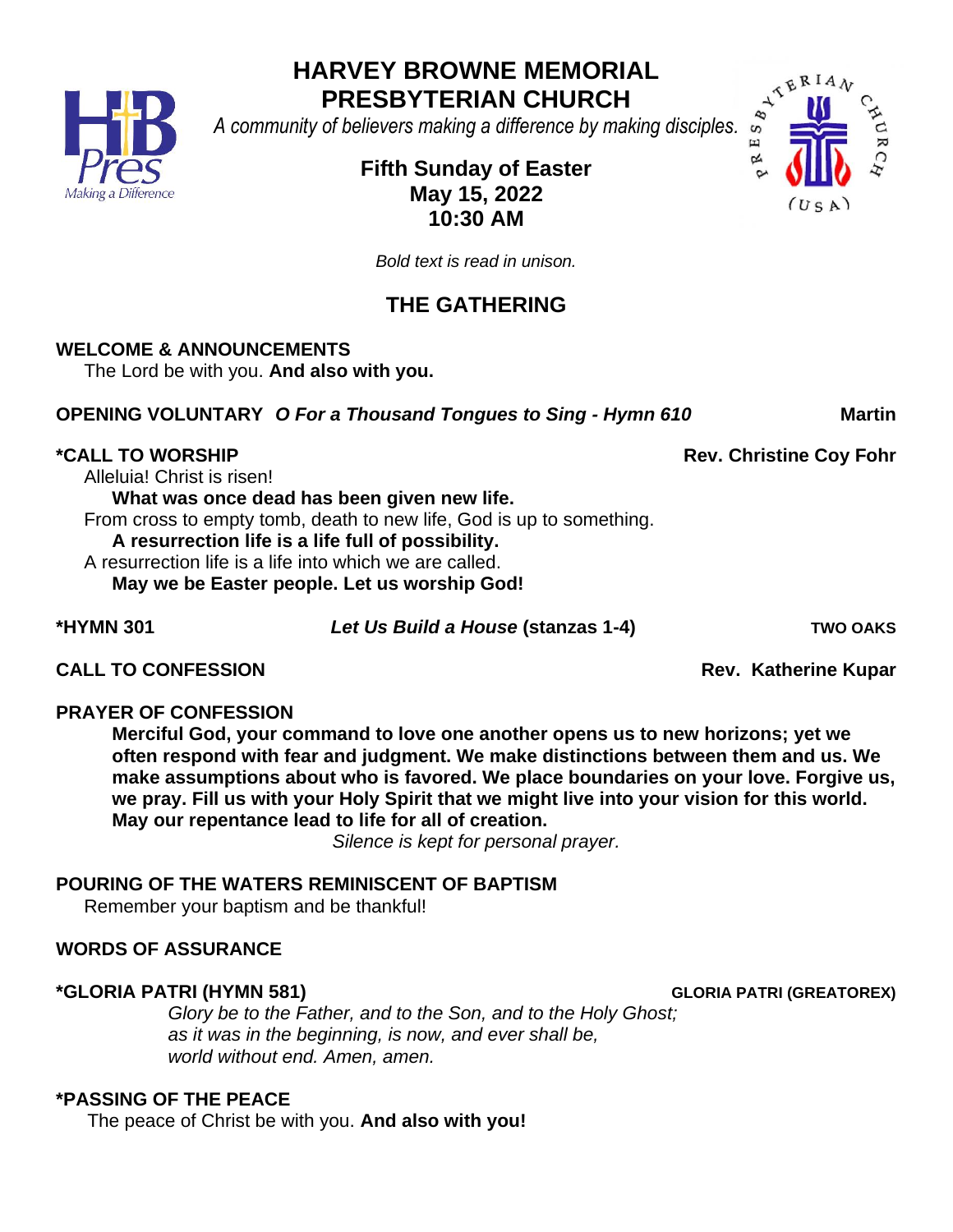#### **\*SUNG RESPONSE (HYMN 301) TWO OAKS**

*Let us build a house where all are named, their songs and visions heard and loved and treasured, taught and claimed as words within the Word. Built of tears and cries and laughter, prayers of faith and songs of grace; Let this house proclaim from floor to rafter: all are welcome; all are welcome; all are welcome in this place.*

## **THE WORD**

### **PRAYER OF ILLUMINATION Bob Brown**

#### **THE SCRIPTURE READING Acts 11: 1-18**

The Word of the Lord. **Thanks be to God.**

**ANTHEM** *Alleluia! Sing Praise* **J.S. Bach** Chancel Choir**arr. Charles C. Hirt**

**TIME WITH YOUNG DISCIPLES** TIME TERRY Hargrave

**\*AFFIRMATION OF FAITH (from the Confession of 1967***)*

**Life in Christ is life eternal. The resurrection of Jesus is the sign that God will consummate the work of creation and reconciliation beyond death and bring to fulfillment the new life begun in Christ. New life in Christ takes shape in a community in which people know that God loves and accepts them. They therefore accept themselves and love others, knowing that no one has any ground on which to stand, except God's grace.**

**PRAYERS OF THE PEOPLE + LORD'S PRAYER THE REV. Dr. Cynthia Campbell Our Father, who art in heaven, hallowed be thy name, thy kingdom come, thy will be done, on earth as it is in heaven. Give us this day our daily bread; and forgive us our debts, as we forgive our debtors; and lead us not into temptation, but deliver us from evil. For thine is the kingdom, and the power, and the glory, forever. Amen.**

### **INVITATION TO THE OFFERING**

*Praise God, from whom all blessings flow; Praise Christ all people here below; Praise Holy Spirit evermore; Praise Triune God, whom we adore. Amen.*

**SERMON Rev. Christine Coy Fohr** 

**OFFERTORY** *Come Down, O Love Divine - Hymn 282* **Jarvis \*DOXOLOGY (HYMN 607) OLD HUNDREDTH**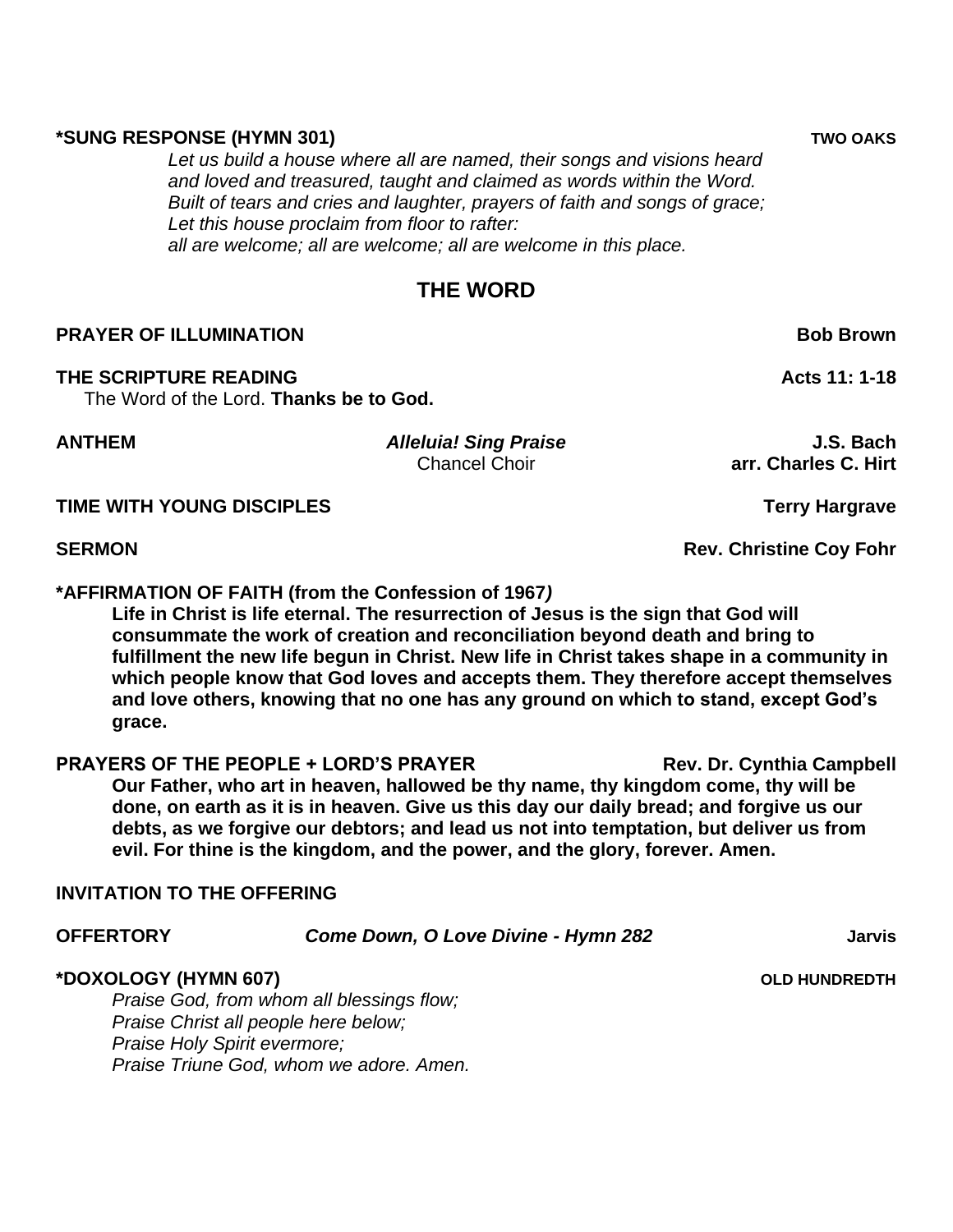### **\*PRAYER OF DEDICATION**

God of resurrection, we offer these gifts to you: **the gifts of our time, our hearts, and our treasure.** May these gifts be a blessing to your world  $$ **that through them, your glory might be revealed. Amen.**

## **THE SENDING**

| <b>*HYMN 317</b>                      | In Christ There is No East or West    | <b>MC KEE</b> |
|---------------------------------------|---------------------------------------|---------------|
| <i><b>*CHARGE AND BENEDICTION</b></i> |                                       |               |
| <b>CLOSING VOLUNTARY</b>              | For the Beauty of the Earth - Hymn 14 | Rekab         |